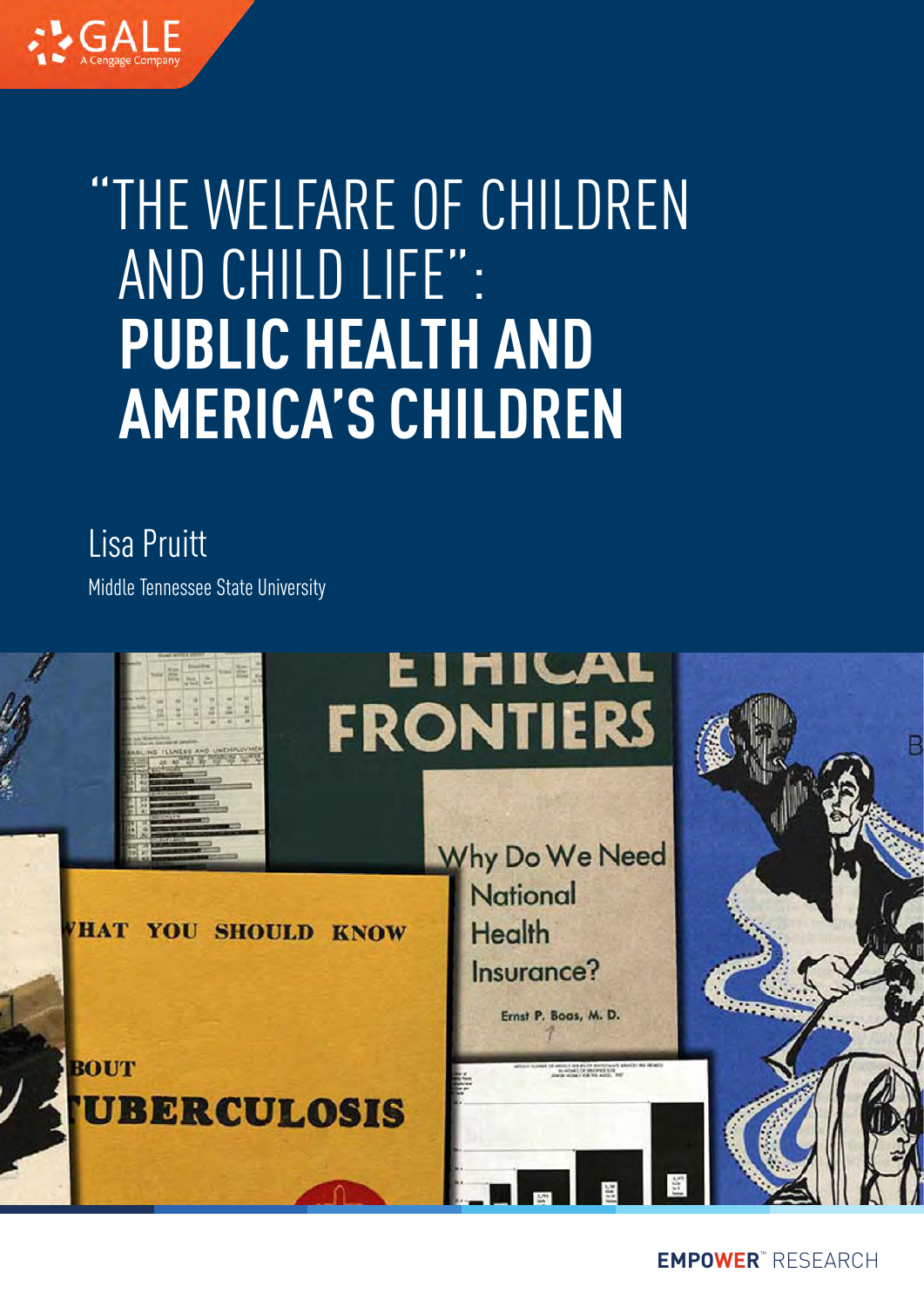*User note: Boldfaced terms within paragraphs deliver search results.*

# **INTRODUCTION**

*Public Health in Modern America, 1890-1970* offers researchers a rich array of primary sources documenting the history of public health as it relates to infants and children. Most significantly, the collection includes files from the United States Children's Bureau from 1912 to 1969 related to maternal and child health research and to programs that the Bureau administered under Title V of the Social Security Act of 1935. Those records, along with published and unpublished primary sources in other parts of the collection, detail the engagement of public health officials and voluntary organizations in many of the major health challenges that confronted and medical advances that improved the overall health of the nation's children, from the infant mortality crisis of the early twentieth century to the vaccination campaigns of the 1950s and 1960s.

#### **PUBLIC HEALTH DEFINED**

In 1920, Charles-Edward A. Winslow (1877-1957), a faculty member at the Yale School of Medicine, penned his "classic definition" of **public health** as "organized community efforts" to prevent disease and promote health through sanitary measures, health education, and preventive medicine, as well as "the development of social machinery which will ensure to every

individual in the community a standard of living adequate for the maintenance of health" (Berridge 2; Winslow 30). Almost 40 years later, George Rosen, pioneer historian of public health, echoed Winslow when he attributed the decline in mortality from infectious diseases that occurred over the first half of the twentieth century to the willingness of Western nations "to invest accumulated wealth in the improvement of community health" (Rosen xvii). But how did men, women, private organizations, and American governmental institutions come to identify child health as a community concern that required "the development of social machinery" and the investment of tax dollars for its protection and "improvement"?

# **CHILD SAVING: PUBLIC HEALTH REFORM AND REFORMERS**

Public health originated in the efforts of nineteenthcentury **sanitary reformers** to address the living conditions of the working classes and to respond to epidemic diseases (Rosen 105). The first public health entity, New York City's **Metropolitan Board of Health**, formed in 1866 in the wake of a third major cholera epidemic in 35 years (Rosen 139). Those early sanitarians' efforts ran parallel to important developments in the history of children and **child welfare** that were essential to the later development of children's public health in the Progressive Era.

Over the course of the nineteenth century, a gradual transformation of attitudes toward children occurred. Viviana Zelizer has argued that, early in the century, children usually contributed to the family economy largely because children's roles in their families were similar to those of other adult members. By the mid-

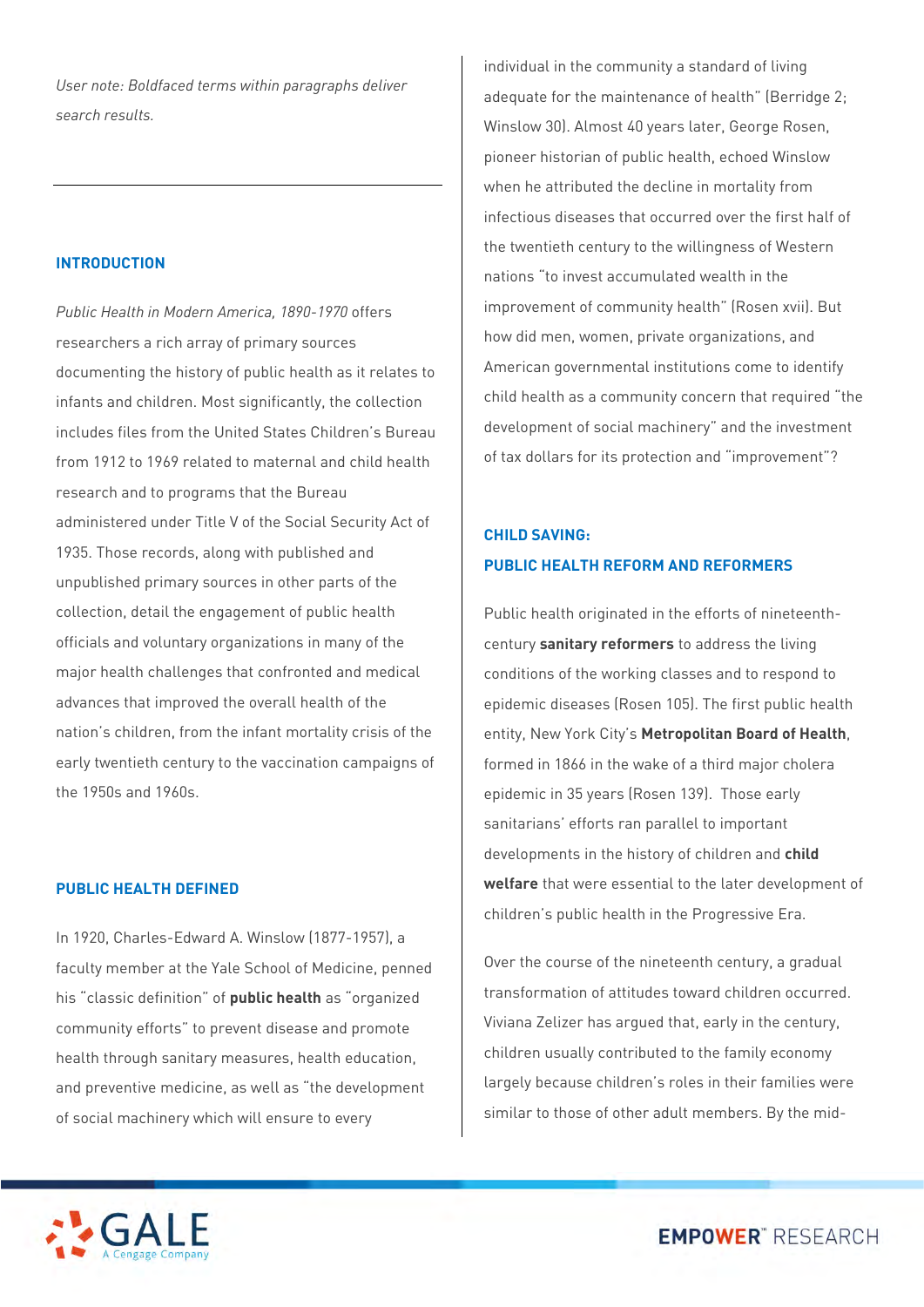nineteenth century, as birth rates declined and wealth increased, the middle and upper classes began to focus on the "sentimental value" of children and childhood. Children, in their view, became "economically 'worthless' but emotionally 'priceless'" (Zelizer 3). The industrializing economy's insatiable demand for labor, however, meant that "the economic value of the working-class child increased rather than decreased" (Zelizer 5-6). The conditions of childhood among the nation's impoverished city dwellers were increasingly at odds with the sentimental views of children and childhood held by the middle and upper classes. As early as the 1850s, the plight of children in urban tenement districts drew the attention of those social reformers who came to be known as "child savers."

Reformers became increasingly anxious about the corrosive influence of urban slums on the physical and moral wellbeing of the children who inhabited them. "**Child saving**" (cf. child welfare) efforts first arose among the children of New York City's **tenements**. Reformers sought to improve the material conditions of children from the poorest ranks of society, many of whom were **immigrants** or the children of immigrants. Several charities had established **dispensaries**  (neighborhood **clinics**) throughout the city, but reformers concerned with children's health viewed those efforts as inadequate. Many of the city's poor children had health problems that reformers believed could only be addressed by removing the children from their "unhealthy" homes to places where they could receive proper nutrition and medical care in a clean environment with "good" moral influences (King 61-68).

# **CHILDREN'S HOSPITALS AND THE BIRTH OF PEDIATRICS**

**General hospitals** and infirmaries had been founded to provide charity care; New York's first hospital was established in 1791, and by 1872 the city had 21 such institutions (Richmond xiv-xv). Those hospitals, however, made no special provision for children and, indeed, often refused to admit them. When children *were* admitted, it was to adult wards (King 61). By midcentury, "physicians and reformers increasingly wondered whether a general hospital was a suitable moral place for a child," reflecting the belief that childhood was a unique and special time, and that children were not simply small adults (Sloane). In response, those physicians and reformers collaborated to establish in 1854 the first **children's hospital** in the United States, **New York's Nursery and Child's Hospital**. **Children's Hospital of Philadelphia** opened in 1855, and Boston Children's Hospital followed in 1869. By 1890, the nation had at least 30 free-standing children's hospitals (Sloane). Children's hospitals were thus among the many institutions developed to accomplish the goals of child saving. They were also among the earliest indicators of a growing conviction that communities bore some collective responsibility for the health of children.

The emergence of children's hospitals in the midnineteenth century coincided with the development of pediatrics as a medical specialty under the leadership of New York's Dr. **Abraham Jacobi** (1830-1919) from the 1850s to 1870s. In 1880, Jacobi led in organizing the **Pediatric Section of the American Medical Association**; in 1888, he helped organized the American Pediatric

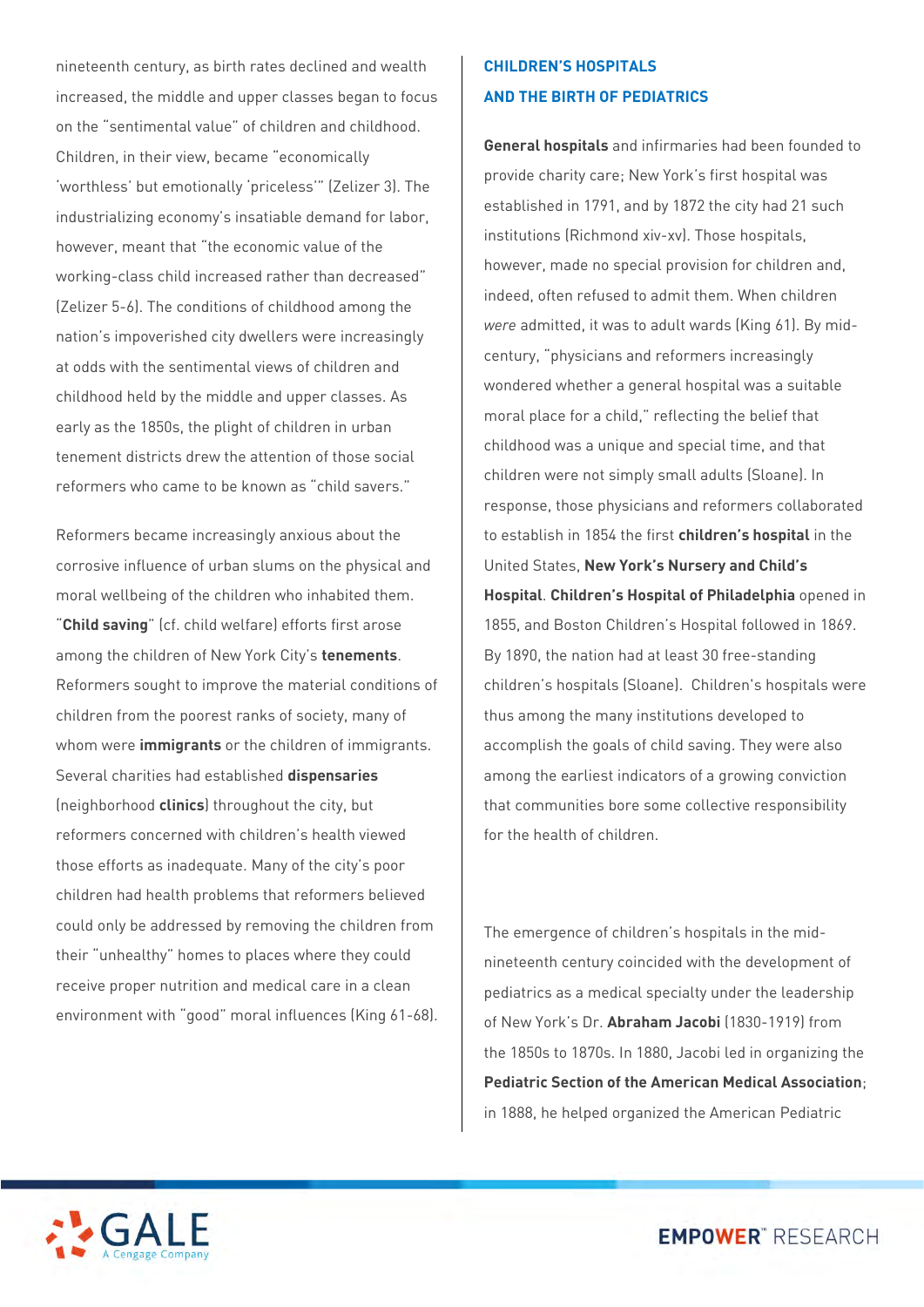Society. Pediatrics as Jacobi envisioned it was inherently a public health discipline, as concerned with **nutrition** and **disease prevention** (cf. preventive medicine) as with the diagnosis and treatment of illnesses. Nevertheless, pediatricians saw affiliations with children's hospitals as a way to establish their medical authority and gain professional status (Sloane, paragraphs 3 & 4). Women physicians often trained in children's hospitals in the late nineteenth century and became leaders in public health initiatives for children during the Progressive Era. New York's **S. Josephine Baker** (1873-1945) is a prime example. She graduated from the Women's Medical College of the New York Infirmary in 1898 and then spent a year as an intern at the **New England Hospital for Women and Children** in Boston. While trying to establish a private practice in New York City, she took a part-time position as a city medical inspector. By 1907, she was Assistant Commissioner of Health and the following year she became Director of **Bureau of Child Hygiene**, a newly formed division within the City Health Department and an innovation in American public health. In that role, she became an influential figure in the promotion of child health (Perry 621).

In addition to founding children's hospitals, pediatricians and public health reformers collaborated to form voluntary organizations dedicated to promoting child health. S. Josephine Baker, for example, helped found the **American Child Hygiene Association** (cf. American Child Health Association) in 1909 to spearhead the effort to combat infant mortality. In 1918, renowned pediatrician **L. Emmett Holt** (1855-1924) founded and led the **Child Health Organization of America**, whose mission was to promote the health of school children by fostering health education. Perhaps

the most famous of their publications was the *Child Health Alphabet* (1920), which is included in this collection. In 1923, The American Child Hygiene Association and the Child Health Organization joined forces to form the **American Child Health Association**, which for twelve years significantly influenced the work of public health for children. The ACHA published two popular magazines, *Mother and Child* and the *Child Health Bulletin,* and many well-regarded pamphlets and books. The organization was most well-known for establishing **Child Health Day** (cf. May Day) as May 1 each year beginning in 1924 and continuing until 1960, twenty-five years after the ACHA itself ceased operations. Child Health Day raised awareness about the importance of protecting and nurturing children's physical and mental health and promoted health education (Goldberg). That day is extensively documented in this collection.

# **"SOCIAL MACHINERY": LEGISLATION AND GOVERNMENT ACTION**

Beginning in the 1890s, "child saving" entered a new phase as Progressive Era reformers set out to rescue children from poverty, exploitation, and disease through protective legislation and a wide variety of social and medical services. From the 1890s to the 1920s, Progressive reformers addressed the social problems posed by childhood disease and disability by applying the tenets of science and pro-active good government—Winslow's "social machinery" (Holt 177). "At the turn of the century," Zelizer notes, "the protection of children's life and health emerged as a national priority" (Zelizer 12).

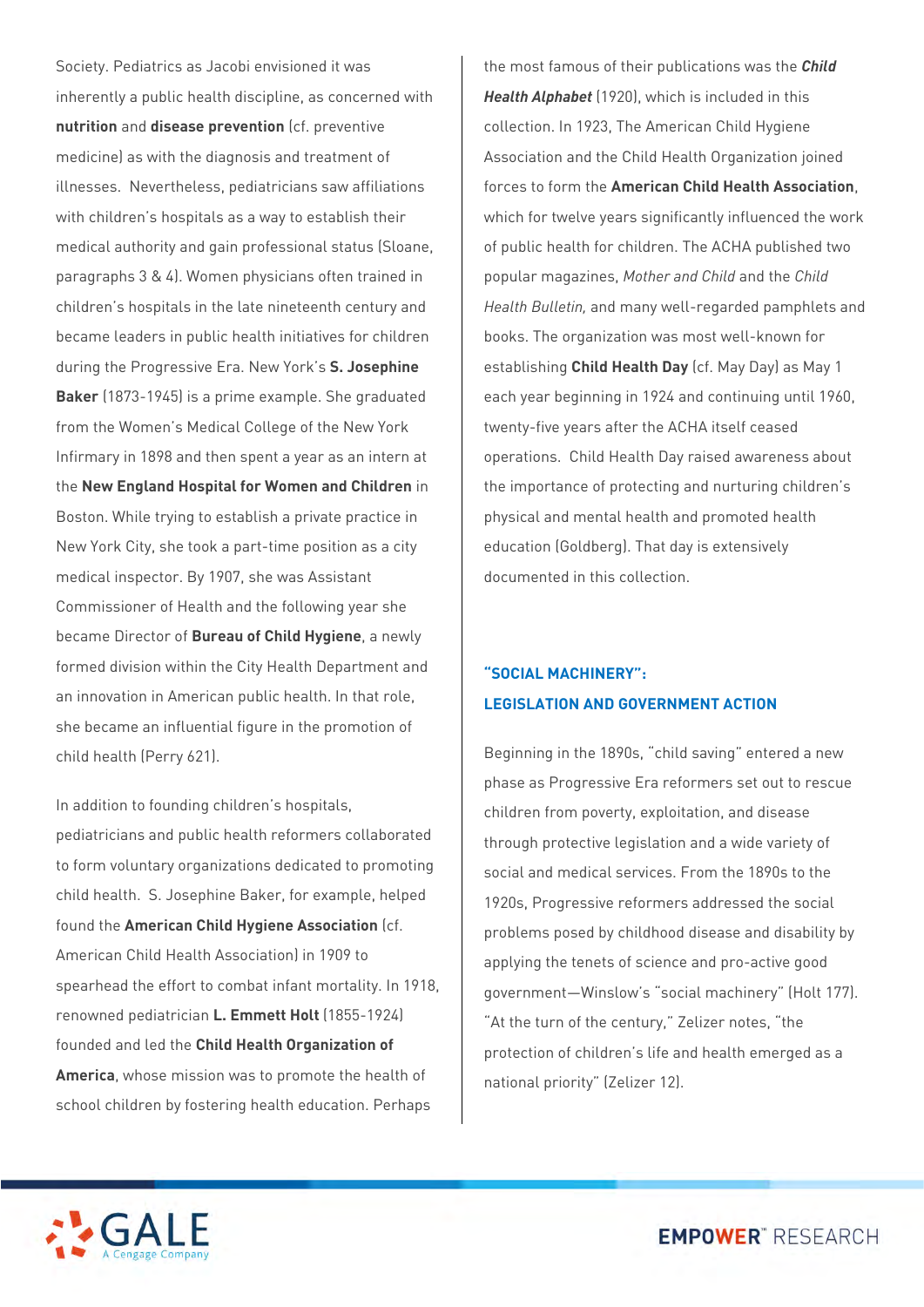Two renowned reformers laid the groundwork for what became the **United States Children's Bureau**. **Lillian D. Wald** (1867-1940), who originated the concept of the public health nurse and founded New York City's **Henry Street Settlement**, had a special interest in the health of women and children. **Florence Kelley** (1859-1832), founder and General Secretary of the **National Consumers' League**, had already devoted years to the important labor questions of the day, among them the crusade to outlaw child labor. The two women began meeting in 1903 to discuss the plight of the nation's working-class children and came up with the idea of a federal agency, much like the Department of Agriculture, only devoted to "'the Nation's crop of children'" (Oettinger). Backed by President Theodore Roosevelt (1858-1818), they launched a seven-year effort to secure legislation establishing the agency. In 1909, to garner public support, Roosevelt called the **White House Conference on the Care of Dependent Children**, a seminal event for making the health of children a matter of government concern. Attended by eminent professionals and reformers in the field of child welfare, the Conference enthusiastically endorsed the creation of a Federal Children's Bureau. Three more years of lobbying finally yielded the desired result and in 1912, the United States Children's Bureau came into being.

# **THE WAR ON INFANT MORTALITY**

Under the broad umbrella of "the welfare of children and child life," the Children's Bureau was charged, among other things, with investigating the "accidents and diseases of children" (Lathrop 30). Led by **Julia** 

**Lathrop** (1858-1932) for its first decade, the Bureau made the investigation of **infant mortality** a top priority.

Over the second half of the nineteenth century, anywhere from 15% to 30% of American infants died before their first birthday, depending on location (Meckel 1, 106). In the mid-nineteenth century, physicians and child welfare reformers considered high infant mortality rates an indicator that sanitary reform measures were needed in a given locale. As a result, they threw their support behind sanitarians' campaigns to clean up cities—the first manifestations of public health concern in the United States. After 1880, those concerned about infant mortality began to home in on poor nutrition as the chief culprit. Influenced by the emerging science of **bacteriology**, they crusaded to clean up the urban milk supply (Meckel, 5-6). Reformers aimed not only to reduce infant mortality but to remove milk contaminated by bovine tuberculosis, a source of bone and joint tuberculosis resulting in the disability or death of children. From 1924 to 1927, funded by a grant from the Children's Bureau, Dr. **Martha Eliot** conducted research on the efficacy of community health programs for preventing **rickets** in children. Partly as a result of that research, the Bureau added Vitamin D fortification to their pure milk campaigns in the early 1930s. The Children's Bureau devoted significant resources to the campaign for **pure milk** in its first three decades, as evidenced by the extensive documentation contained in the Records of the Children's Bureau.

Not content to stop with the pure milk campaigns, staff of the Children's Bureau quickly launched research projects on **maternal and child health** in order to identify other measures that could be implemented in the crusade against infant mortality. Out of that initial

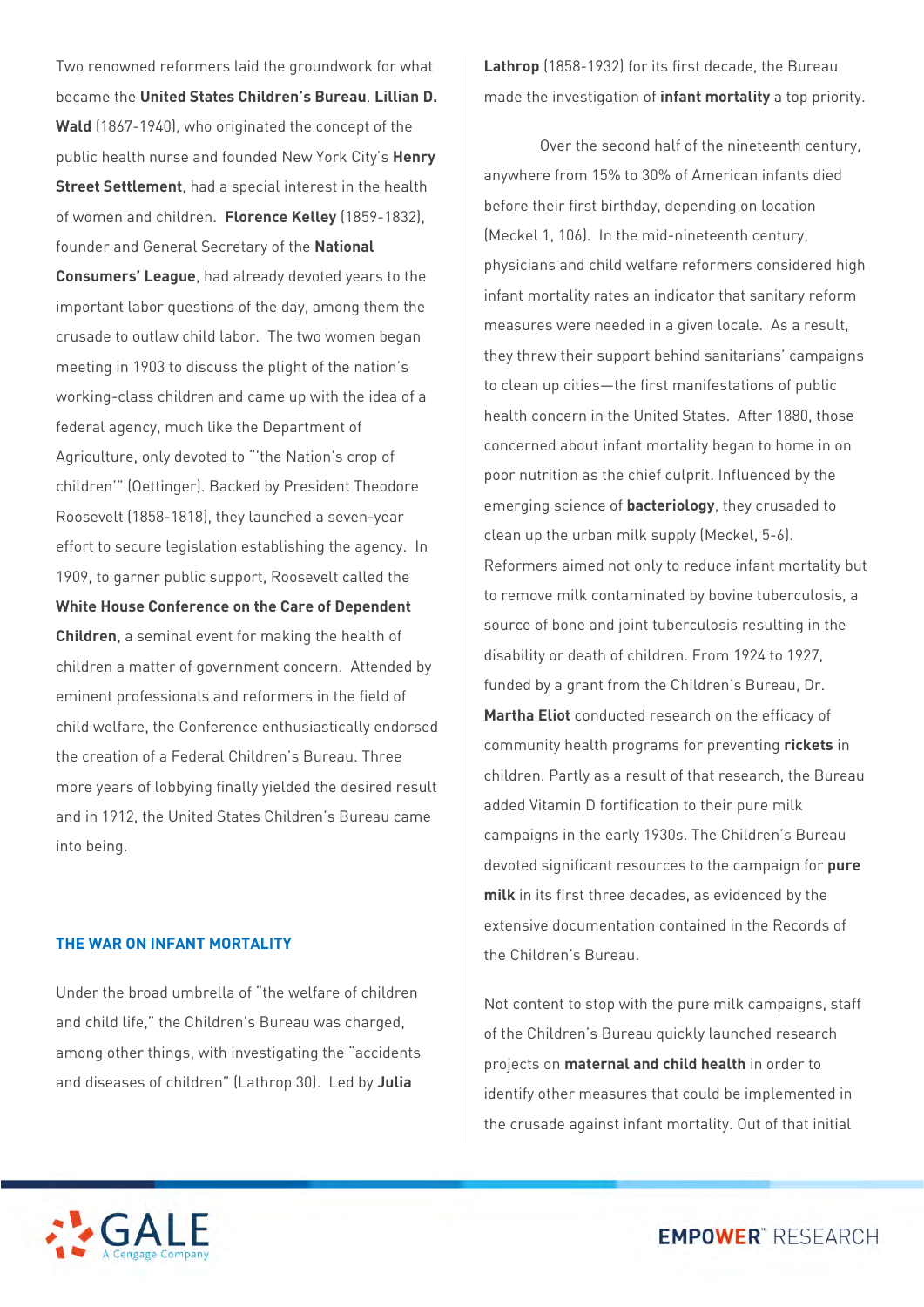research grew the Bureau's first organized nationwide public health campaign aimed at improving the health of children—the **Campaign for Better Babies**, launched in 1915. The Better Babies Campaign aimed to educate mothers, reduce infant mortality, and identify and neutralize threats to children's health. Children's Bureau staff promoted the use of statistical norms to measure physical and mental development; those measurements became criteria for judging Better Baby competitions. Public health officials implementing the campaigns used traveling **health exhibits** and mobile clinics to promote routine physical examinations. Those examinations often resulted in medical interventions, such as surgery to remove **tonsils** and **adenoids** (Holt 176-179).

American involvement in World War I interrupted the Better Babies Campaigns and other outreach and research initiatives at the Children's Bureau. After the war, the campaigns shifted to the "social context of county and state fairs" (Holt 182). These campaigns took place alongside **"Fitter Families"** contests and became more overtly influenced by the **eugenics** movement (Holt 184).

At the conclusion of the war in 1918, the Bureau's staff set out to regain public and legislative attention by declaring 1918-1919 the **Children's Year**. They generated research data demonstrating that poverty and limited access to prenatal care resulted in the nation's relatively high rates of maternal and infant mortality. Using that data, Bureau staff and some 11 million volunteers nationwide lobbied state governments to establish agencies or programs focused on child health and welfare, with the overarching goal of reducing infant mortality. The volunteers also carried out activities to promote three

additional objectives: first, record the measurements of infants and toddlers, thereby educating mothers about proper nutrition; second, promote safe and healthy **recreation** and **play** in their communities; and third, do everything possible to keep children in school and out of the work force ("Centennial Series: The Children's Year, 1918-1919").

During the Children's Year, Children's Bureau Chief Julia Lathrop enlisted the help of Congressional representative Jeannette Rankin (R-Montana) (1880- 1973) in securing legislation to fund through the Children's Bureau state-level programs for **maternal and infant hygiene**. Although Rankin's bill did not gain traction in 1918, it laid the groundwork for what ultimately became the **Sheppard-Towner Act** of 1921 (Lemons 777; Holt 181). Supporters of the Act pointed to Children's Bureau research on the role of poverty in the nation's abysmal maternal and infant mortality rates to convince lawmakers to pass it (Lemons 776). The **League of Women Voters** and the **Women's Joint Congressional Committee** led a broad campaign to persuade newly enfranchised women to support the legislation (Lemons 778). Other highly visible proponents included the **Medical Women's National Association** and Dr. S. Josephine Baker, the New York public health physician who had achieved renown for her work resulting in a 50% decline in infant mortality in New York City (Lemons 781). The years that the Sheppard-Towner Act were in effect (1921-1929) saw infant mortality drop by 15%, while maternal mortality dropped by 8%—small but significant declines (Lemons 785-786). When the Sheppard-Towner Act came up for renewal in 1929, it was defeated largely as a result of opposition by the American Medical Association, which

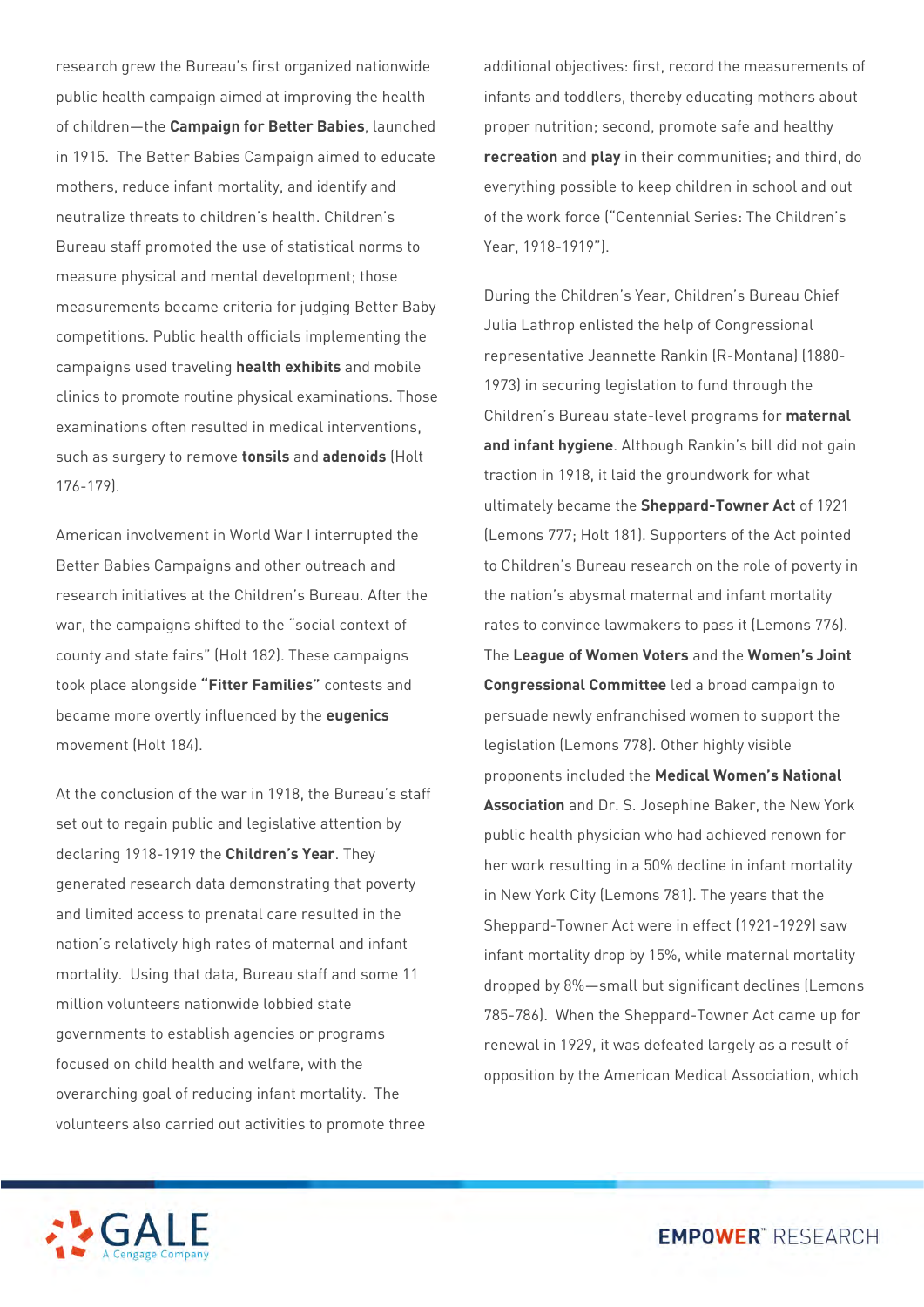considered it a form of "state medicine" that infringed upon the prerogatives of physicians (Lindenmeyer 101).

## **SERVING DISABLED CHILDREN**

During the course of their work with the states under the Sheppard-Towner Act, officials at the Children's Bureau began fielding inquiries regarding aid for physically disabled children. In response, the Bureau undertook a nationwide study into the ways that states responded to those needs, including methods of identifying disabled children, methods of preventing disabling conditions, and, reflecting their determined emphasis on the "whole child," the provision of medical care, education, and vocational training. The findings of this study, together with reports that emerged from the **1930 White House Conference on Child Health and Protection**, formed the basis for the Bureau's subsequent recommendation that the **Social Security Act** of 1935 provide grants-in-aid to the states for establishing programs and services for maternal and child health and for physically disabled ("**crippled**") children (Bradbury 20, 39). The Children's Bureau then served as the parent agency for both the **Maternal and Child Health Program** and the **Crippled Children's Program**. The Children's Bureau oversaw and disbursed federal funds for state-level implementations of both programs that were created as the result of Title V of the Social Security Act of 1935.

As a temporary expansion of the Children's Bureau's Maternal and Child Health Program, Congress enacted legislation in 1943 creating the **Emergency Maternity and Infant Care Program** (cf. EMIC). Funded by grantsin-aid to the states and territories, the program provided **maternity care** for the wives of servicemen in

the four lowest pay grades of the armed forces and medical care for their infants. Both Congress and the Children's Bureau viewed EMIC as a part of the national defense in a time of war because it improved and sustained the morale of servicemen who might otherwise be distracted by worry for their wives and children (Eliot, 833). During the time of its existence from 1943 to 1949, EMIC provided maternity care for about 15% of all births in the United States (Ward and Warren 115). The creation and implementation of EMIC is well-documented in the collection, as is the American Medical Association's opposition to the program as an example of state-controlled medicine.

## **SCIENTIFIC ADVANCES**

Another important influence on child health in the late nineteenth century was the emergence of the science of bacteriology and the identification of germs as the cause of diseases. George Rosen maintains that the development of vaccination, beginning with **smallpox**, was one of the most important contributions to public health in American (and indeed, world) history (Rosen 101). The promise of the bacteriological revolution that began when Robert Koch discovered the tubercle bacillus in 1881 went largely unfulfilled until the development of antibiotics and new vaccines in the 1940s and 1950s. But one early product of that revolution had a profound impact on the health of children in the 1890s and after—the development of **diphtheria anti-toxin** to treat that deadliest of childhood diseases (Holt 174). A diphtheria vaccine became available in 1923. Other communicable diseases, such as **measles, scarlet fever, rheumatic fever**, and **whooping cough** also contributed to high

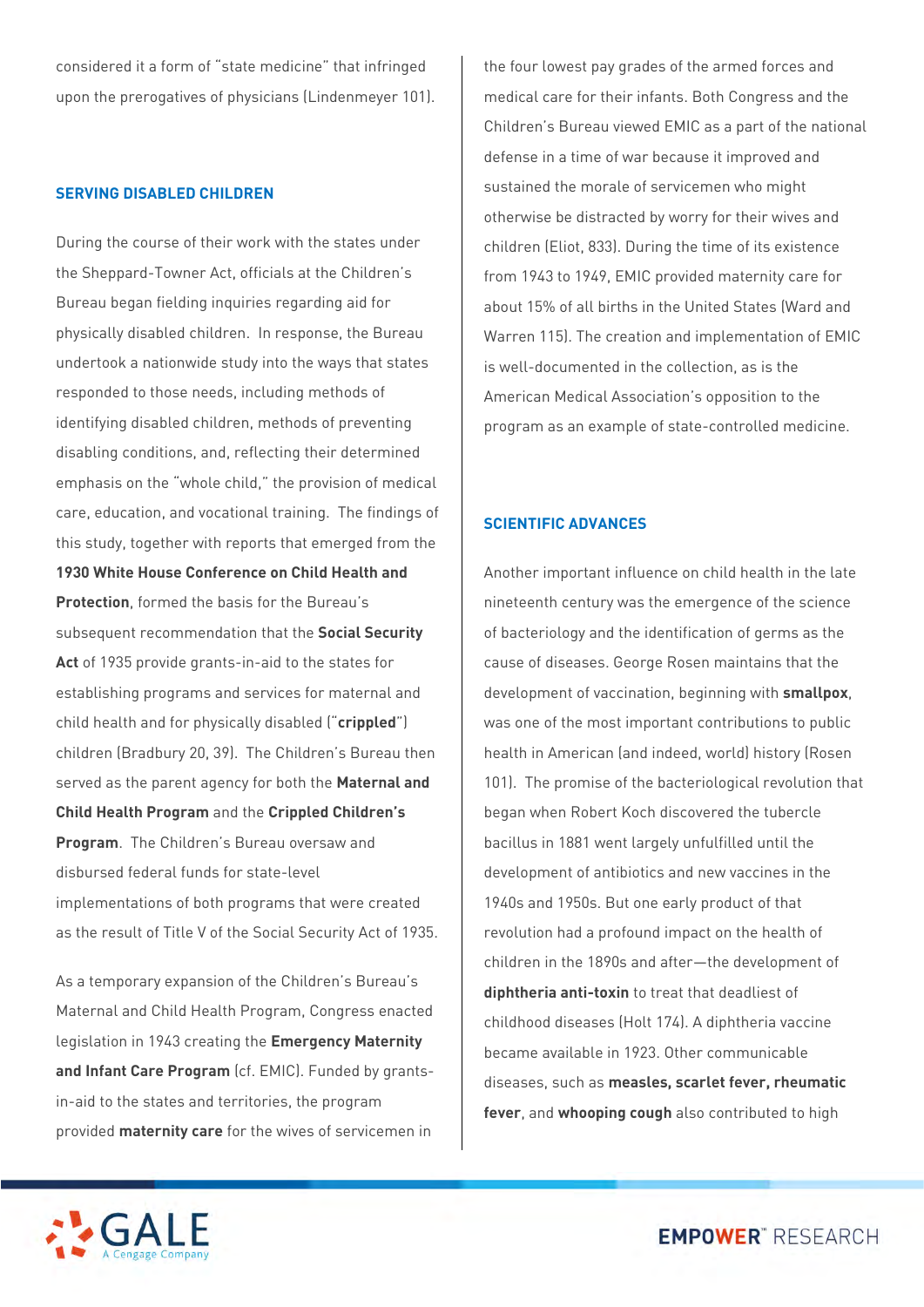rates of morbidity and mortality for the nation's children, with effective treatments and vaccines for those common ailments not becoming available until mid-century. Until then—and even sometime afterwards--childhood diseases caused loss and grief to families, and some diseases, when they did not kill, left a toll in the form of permanent physical and intellectual disability (Holt 176).

During World War II, the War Department sponsored research into **antibiotics** as part of the American defense effort. The development and mass production of **penicillin** and **streptomycin** had a profound impact on the health of children, greatly reducing some causes of disability and death from such ailments as **tuberculosis** and **rheumatic heart disease**. The combination **diphtheria-tetanus-pertussis** (cf. whooping cough) vaccine came on the market in 1948. More widely publicized and celebrated, however, was Jonas Salk's development of the **poliomyelitis** vaccine, which became available in 1955. Vaccines for **measle**s, **mumps**, and **rubella** became available in 1963, 1967, and 1969, respectively; the combined MMR vaccine appeared in 1971 (Baker and Katz 347). The history of these vaccines and of vaccination in general is richly documented in this collection.

## **CITATION:**

Pruitt, Lisa: ""The Welfare of Children and Child Life": Public Health and America's Children", *Public Health Archives*: Gale, A Cengage Company (2020).

## **WORKS CITED**

Abbott, Grace. *Ten Years' Work for Children*. Washington, D.C.: Government Printing Office, 1923.

Baker, Jeffrey P., and Samuel L. Katz. "Childhood Vaccine Development: An Overview." *Pediatric Research* 55, no. 2 (2004): 347-356.

- Berridge, Virginia. *Public Health: A Very Short Introduction*. Oxford, UK: Oxford University Press, 2016.
- Bradbury, Dorothy. *Five Decades of Action for Children: A History of the Children's Bureau.* Washington, D. C.: Government Printing Office, 1962.
- "Centennial Series: The Children's Year, 1918-1919." *Children's Bureau Express*, [https://cbexpress.acf.hhs.gov/index.cfm?event=we](https://cbexpress.acf.hhs.gov/index.cfm?event=website.viewArticles&issueid=135§ionid=1&articleid=3495) [bsite.viewArticles&issueid=135&sectionid=1&articl](https://cbexpress.acf.hhs.gov/index.cfm?event=website.viewArticles&issueid=135§ionid=1&articleid=3495) [eid=3495.](https://cbexpress.acf.hhs.gov/index.cfm?event=website.viewArticles&issueid=135§ionid=1&articleid=3495) Accessed April 13, 2020.
- "Dr. S. Josephine Baker." In "Changing the Face of Medicine," [https://cfmedicine.nlm.nih.gov/physicians/biograph](https://cfmedicine.nlm.nih.gov/physicians/biography_19.html)
	- [y\\_19.html.](https://cfmedicine.nlm.nih.gov/physicians/biography_19.html) Accessed April 12, 2020.
- Eliot, Martha M. "Emergency Maternity and Infant Care Program for the Wives and Infants of Men in the Armed Forces." *JAMA* 124 (March 25, 1944): 833- 838.

Goldberg, Johanna. "Child Health Around the Maypole." May 2, 2016. [https://nyamcenterforhistory.org/tag/american](https://nyamcenterforhistory.org/tag/american-child-health-association/)[child-health-association/](https://nyamcenterforhistory.org/tag/american-child-health-association/)

Accessed April 14, 2020.

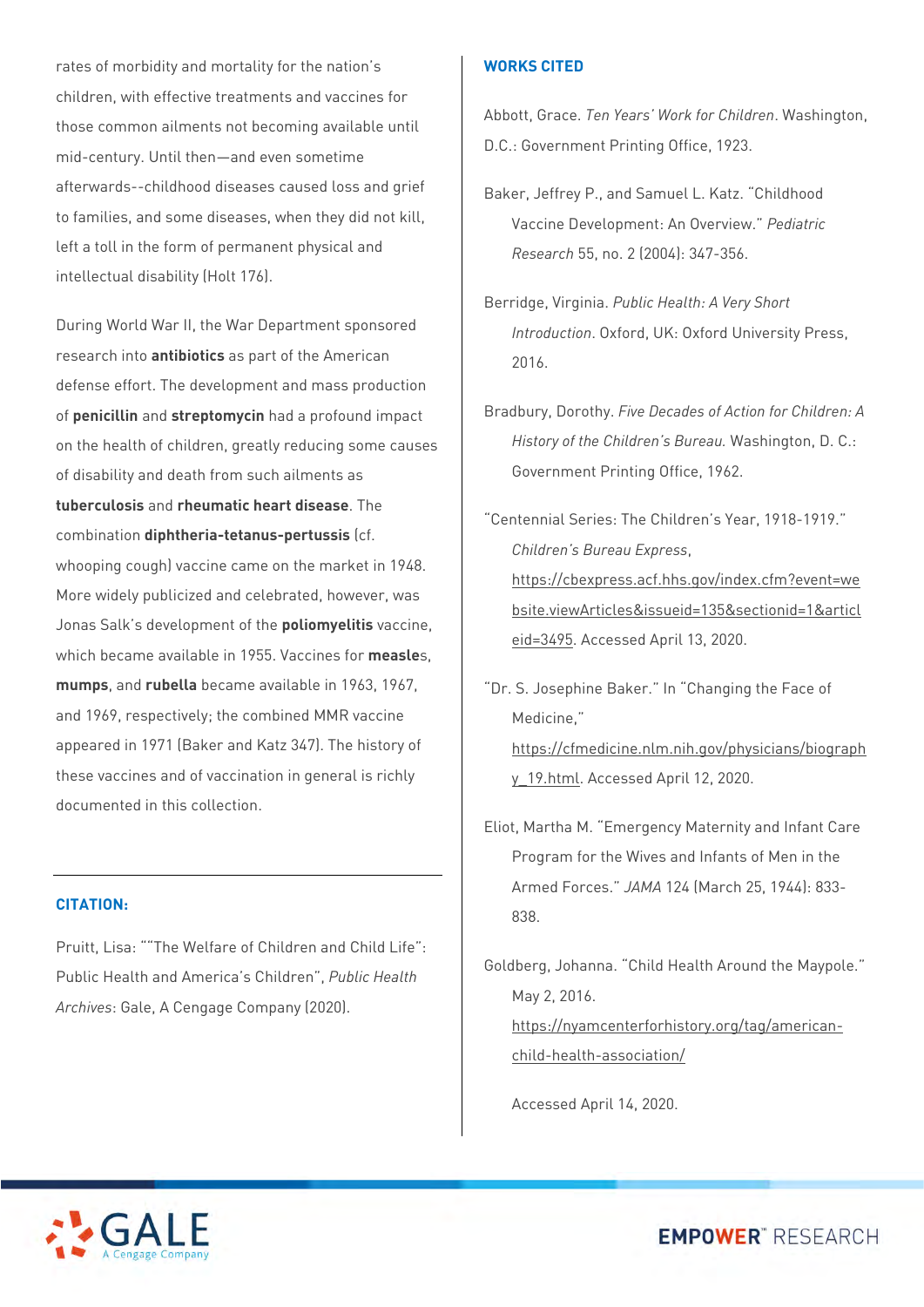- Holt, Marilyn Irvin. "Children's Health and the Campaign for Better Babies." *Kansas History: A Journal of the Central Plains* 28 (Autumn 2005): 174- 187.
- King, Charles R. *Children's Health in America*. New York: Twayne, 1991.
- Lathrop, Julia. "The Children's Bureau," 1912, reprinted in *The United States Children's Bureau, 1912-1972*. New York: Arno Press, 1974.
- Lindenmeyer, Kriste. *"A Right to Childhood": The U. S. Children's Bureau and Child Welfare, 1912-1946*. Urbana, IL: University of Illinois Press, 1997.
- Oettinger, Katherine B. "It's Your Children's Bureau." <https://www.ssa.gov/history/childb2.html>

Accessed April 13, 2020.

- Perry, Manon. "Sara Josephine Baker (1873-1945)." *American Journal of Public Health* 96, no. 4 (April 2006): 620-621.
- Richmond, J. F. *New York and Its Institutions, 1609-1872*. New York: E. B. Treat, 1872.
- Rosen George. *A History of Public Health*, revised and expanded edition. Baltimore: Johns Hopkins University Press, 2015.
- Sloane, David. "'Not Designed Merely to Heal': Women Reformers and the Emergence of Children's Hospitals." *Journal of the Gilded Age and Progressive Era* 4, no. 4, [http://www.historycooperative.org/journals/4.4/slo](http://www.historycooperative.org/journals/4.4/sloane.html)
	- [ane.html,](http://www.historycooperative.org/journals/4.4/sloane.html) accessed September 2, 2009.
- Ward, John W., and Christian Warren, eds. *Silent Victories: The History and Practice of Public Health in Twentieth-Century America*. New York: Oxford University Press, 2007.
- Winslow, C. E. A. "The Untilled Fields of Public Health." *Science* (New Series) 51, no. 1306 (January 9, 1920): 23-33.
- Zelizer, Viviana. *Pricing the Priceless Child: The Changing Social Value of Children*. New York: Basic Books, 1985.